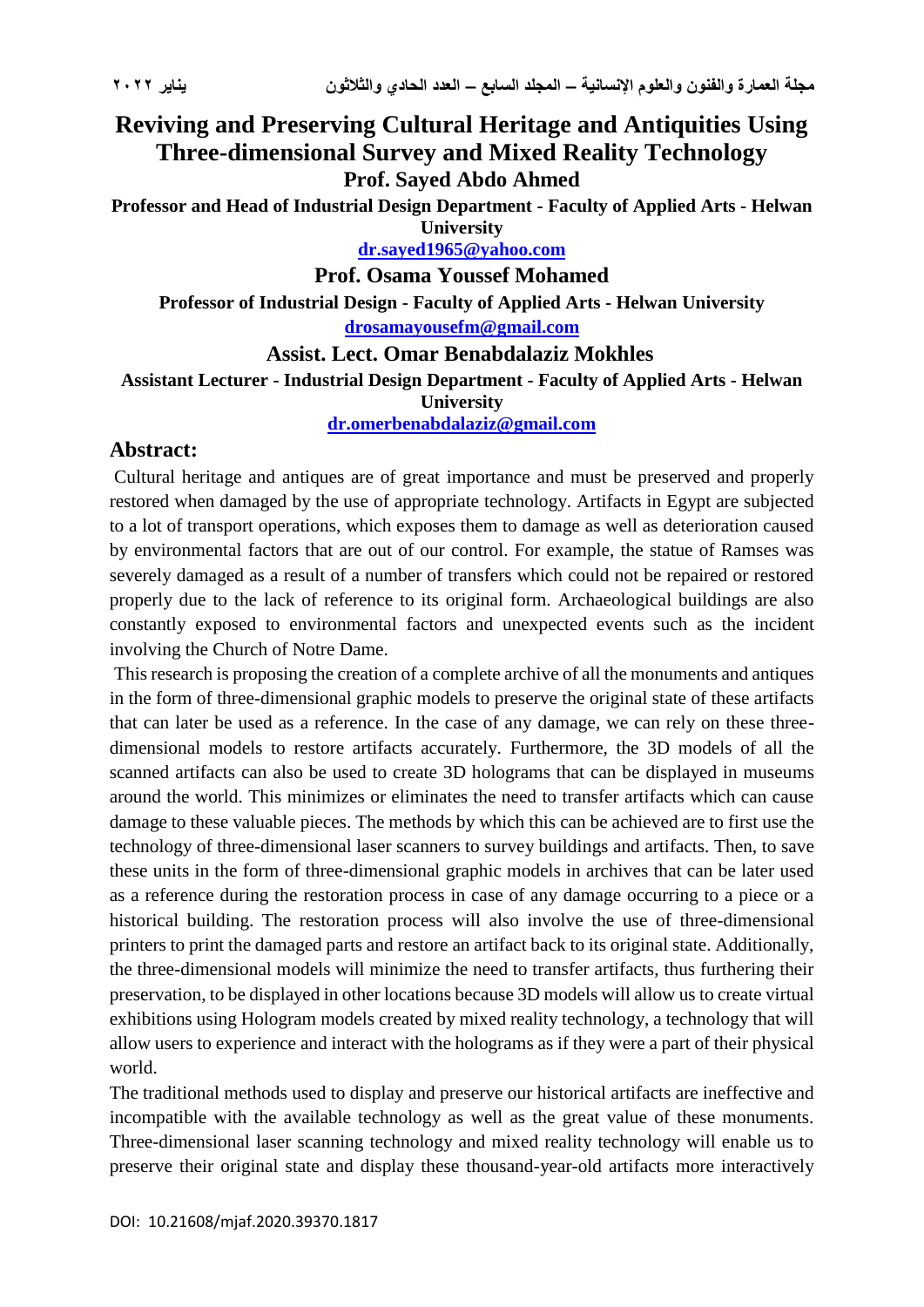which can result in a personalized display of data or information based on the viewer's selections or interactions. Moreover, the viewer can be fully immersed within the original environment of these artifacts for a more realistic experience.

Keywords

Mixed reality, Cultural heritage, Service design, Hologram

### **Objectives of this research paper:**

The main objective of this research paper is to avoid the use of traditional methods used in preserving, restoring, or redisplaying monuments in museums. The use of ineffective, traditional methods is dangerous because it exposes valuable antiquities to unnecessary harm and damage caused by humans or during the transfer process from one place to another. The rest of the world has been investigating the use of newer, more efficient technologies, such as mixed reality and 3D scanning, to aid and improve the process of preserving, restoring, and displaying antiquities in a safer way that eliminates the risk of damage while avoiding the transfer process altogether. These technologies can allow any restoration to take place in the same place the antiquities are located and eliminates the need to move them for display in other museums (domestically or around the world) by creating holograms of the pieces using mixed reality technology instead. This further enhances their preservation and reduces the risk of damage.

### **The aim of this research:**

The main purpose of this paper is to develop steps that enable us to preserve the ancient Egyptian artifacts and buildings through 3D scanning and revive them by displaying them in the forms of holograms in museums all over the world using mixed reality technology through the following steps:

1. Using three-dimensional surveys of the buildings and archaeological artifacts to create a complete archive that contains three-dimensional graphic models of all the antiques and archaeological buildings.

2. Using the three-dimensional models (that were created in the previous step) to restore archaeological artifacts via the use of three-dimensional programs to return them to their original state at the time of their construction.

### **3. The three-dimensional models can be beneficial in the following cases:**

1. In the case of damage occurring to a piece of artifact, we can use the 3D models as a point of reference and apply the use of 3D printers to return the damaged artifact to its original state. 2. We can create external exhibitions (around the world) of the archaeological artifacts in the form of holograms using mixed reality technology without the need to transport these valuable pieces, which preserves them and keeps them from getting damaged, and it can be used as a great advertising tool for Egyptian tourism.

### **The importance of the research:**

The importance of the study is apparent in the great need to preserve antiques and antiquities, which represent a national wealth and a basic source of income for the state, and to use appropriate technology to reach this goal. Additionally, it provides a creative solution to the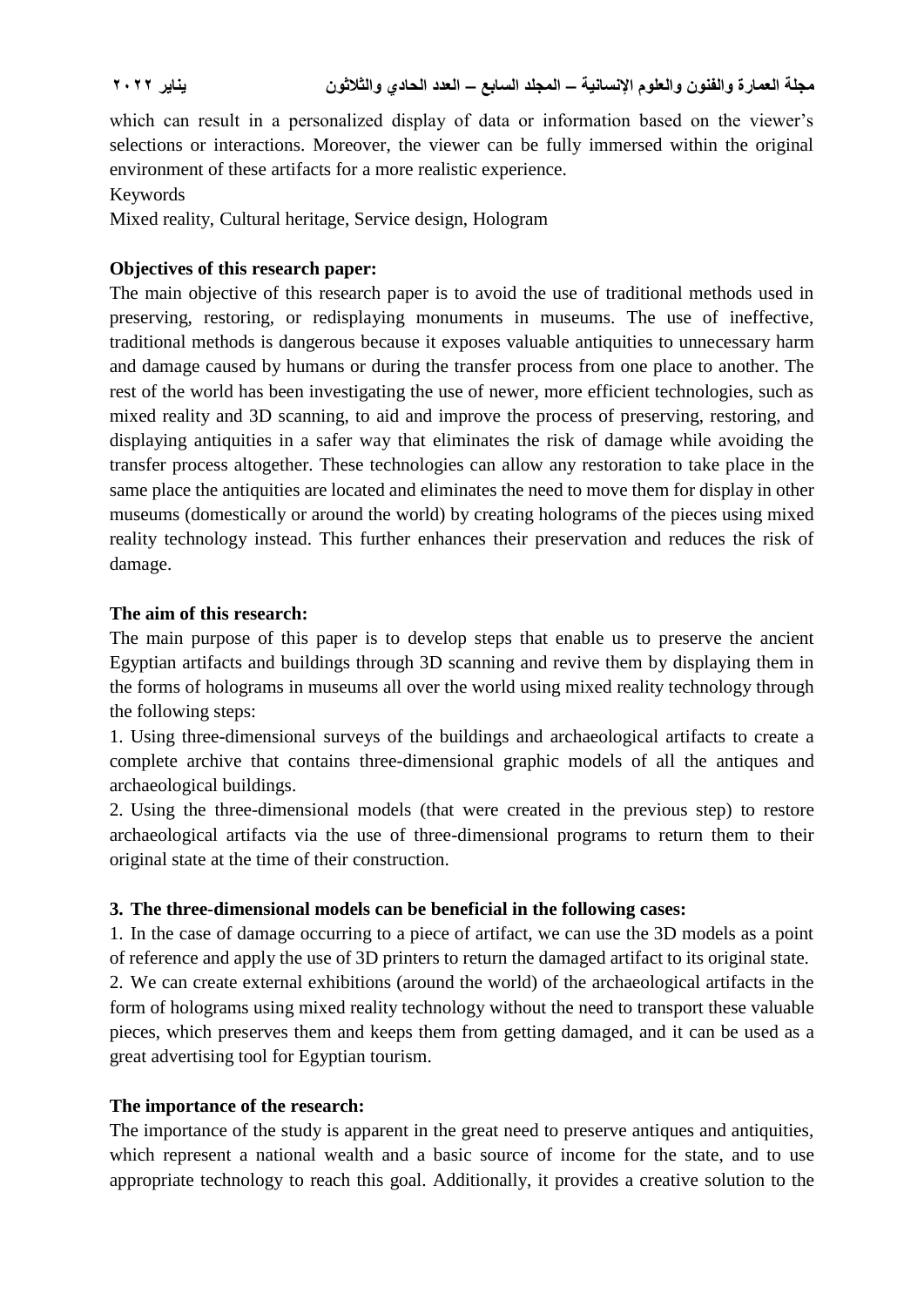need to display these artifacts in the most possible places without the need to move them from one place to another in a way that harms them or exposes them to a number of dangers such as theft, human error, and others.

### **Methodology:**

The methodology of this research study is based upon using the inductive approach to observe phenomena and gather data to conclude the general principles and holistic relationships.

### **The General scenario of the research:**

The general goal on which the research is based is to find a method or a set of successive procedures to be relied upon in ensuring the preservation and restoration of archaeological objects and buildings or cultural heritage in general, whether the damage is a result of natural factors caused by environmental disasters, the factor of time, or the errors that occur as a result of the human factor represented in errors in transportation or cleaning and others.

The scenario is based on several stages or procedures, some of which are precautionary in all cases for all archaeological pieces and buildings, and others take place when damage occurs. These procedures begin first with a three-dimensional laser scanning process of all artifacts or archaeological buildings, as in Figure 1. There is a large number of 3D scanners that can be used, each is dedicated to a specific type of object based on its size, raw materials which it is made up of, and whether it is shiny or not. After selecting the appropriate 3D scanner that uses appropriate technology that doesn't affect the valuable pieces at hand, a three-dimensional scan of each artifact is performed that translates its physical shape into a 3D model on a computer. The accuracy of the 3D laser scanning ranges according to the technology used in the scan, the lighting surrounding the artifact, and the material of the artifact.

Then, those three-dimensional models are dealt with by specialists, 3D Artists, who can amend the defects that occurred in the scanning stage, as well as rebuild previously damaged parts and recolor it in the event of color damage due to the time factor to see how the artifact was when manufactured.

As for the third procedure, it is resorted of any damage occurring to the artifact/s previously scanned. The 3D models prove useful as a point of reference to find out how the damaged artifact/s looked precisely before the damage taking place, and then we can separate the damaged part into a separate graphic model and rebuild it through 3D printers. With the great development in 3D printers, we will be able to rebuild the damaged pieces with the required accuracy that is completely identical to the damaged part, with the same materials, and the same colors and without human factor intervention except in the process of installing the printed model again to the original artifact/s.

The fourth stage or procedure, here, is a preventive step to reduce the occurrence of accidents or to reduce the chances of damage to the antiques, which is one of the most important problems we face in Egypt that leads to damage to those pieces or parts of them and thus the need to restore them, which requires a certain type of treatment and leads to high costs.

In this step, we will convert the 3D models on computers to holograms that are displayed in museums around the world. Those holograms can be seen and dealt with either by using a medium such as mixed reality glasses, mobile phones, or direct projection devices without the presence of an intermediary in dark rooms and environmental conditions that can be controlled.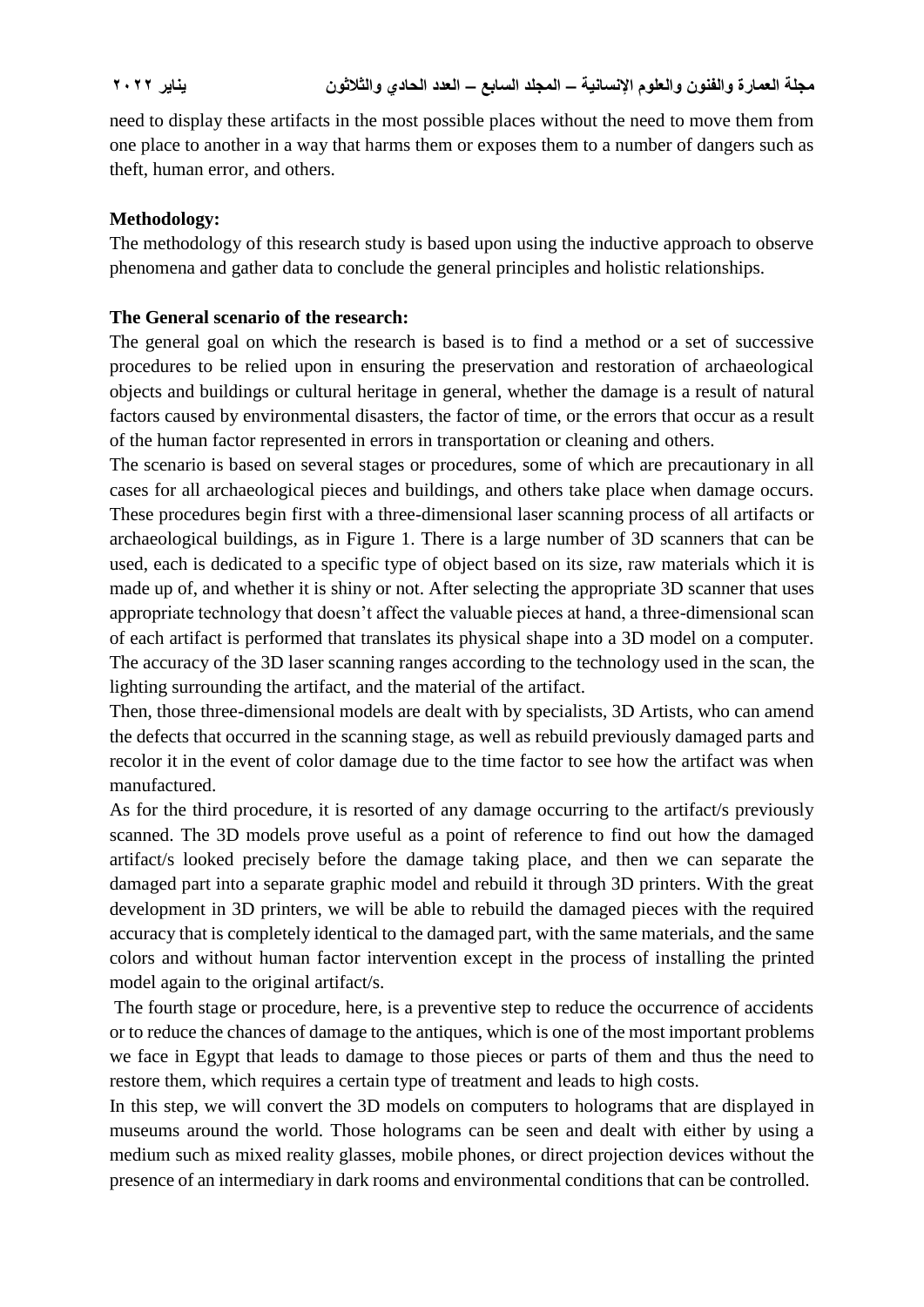



**Figure (1) General scenario of research**

Holograms will enable us, first, to preserve the artifacts by reducing the need to transport them and to instead use hologram technology to display the original pieces at an unlimited number of locations. Secondly, it will enable us to see those pieces in the context of the environment in which they were located when they were made, as we will be able to enhance the surrounding environment and not only the hologram itself, and also it will enable us to create interactive holograms where the audience will see it move and interact with it directly.

There is no doubt that these procedures (Figure 1) will enable us to preserve our heritage by carefully restoring it in case of damage, by minimizing its transfer to a minimum, and by keeping the three-dimensional models of our heritage that we can display anywhere in the world. Additionally, these models can be used to train personnel on the cleaning and restoration processes or even used in educational settings to convey the image/s of our heritage with extreme accuracy.

# **Findings and Recommendations:**

1. It is necessary to take proactive steps and measures using modern technologies that enable us to ensure the preservation of our heritage and to ensure more accurate restoration in the event of an environmental or human error.

2. Preserving and restoring archaeological objects and buildings is a complex and intertwined process that needs a lot of development and modernization with the help of modern technologies available now in a more widespread way.

3. Mixed reality technology will enable us to display antiquities in an easier, more enjoyable, and safer manner than the actual transferring/transportation of the real antiquities which is costly, difficult, and very risky.

4. Creating virtual exhibitions in other countries in the form of interactive holograms will be a great promotional tool for Egyptian tourism and will allow us a greater ability in preserving antiquities from the costly and cumbersome transport operation.

5. A complete archive of archaeological objects and buildings should be made in the form of three-dimensional models using 3D laser scanning technology.